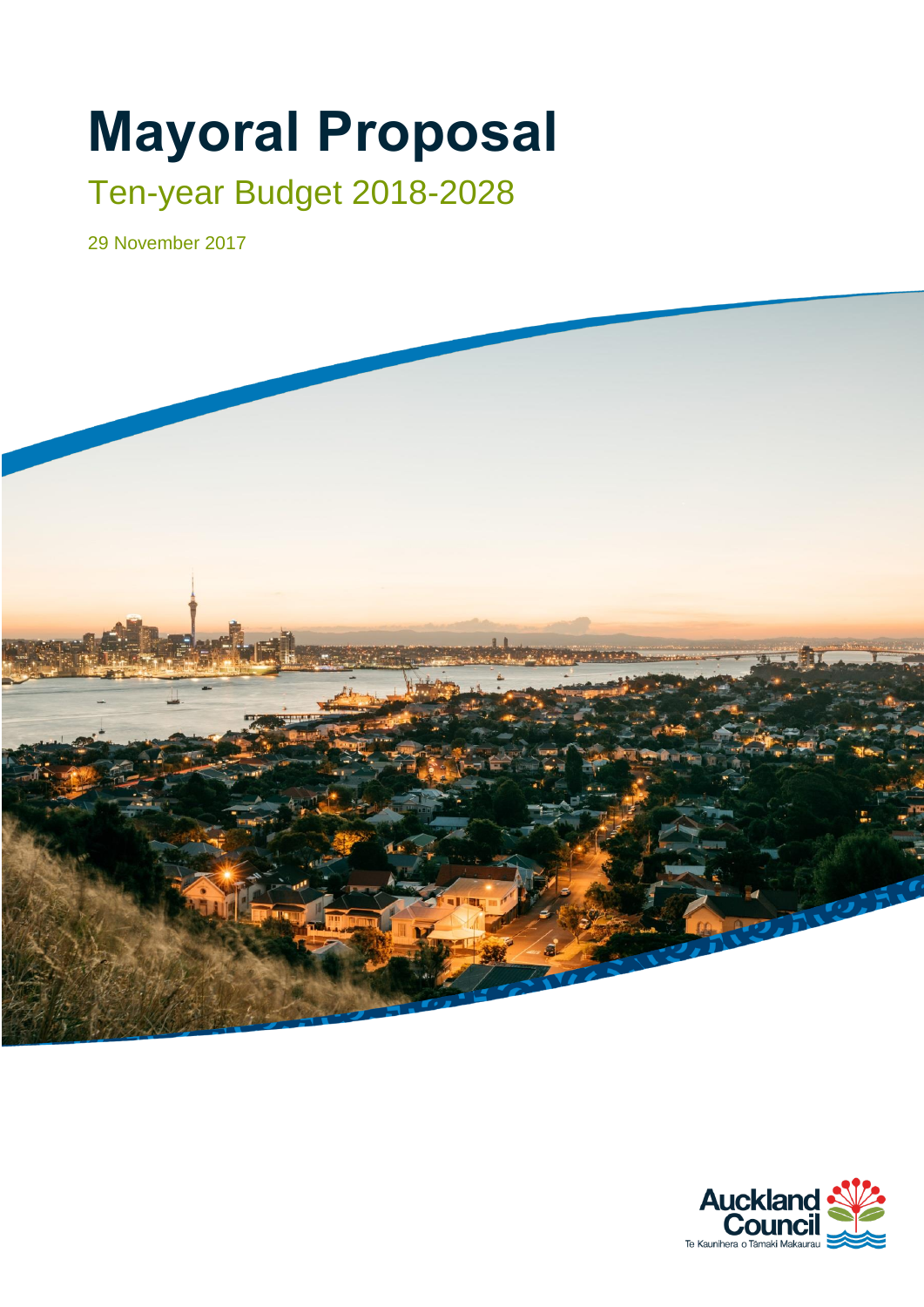## **Foreword**

My vision for Auckland is of a world-class city, a great place to live and as New Zealand's globally competitive city that attracts and retains talented and skilled people. Our region is a diverse and desirable place to live, which is evidenced by the unprecedented growth in recent years. That growth, however, brings significant challenges particularly around the rate of infrastructure growth needed for us to maintain our quality of life and ease of doing business.

Aucklanders want a better transport system, affordable housing, clean harbours, vibrant central city and town centres, a healthy natural environment and a wide range of recreational and cultural facilities that make this an attractive and interesting place. However, severe budget constraints prevent us from doing all that we would like to at once. We have to make choices as to what we prioritise to deliver first, while improving the effectiveness of core service delivery in our fastgrowing city.

The priority areas I have set for this budget are:

- **Transport:** accelerating investment in our transport network, in particular public and active transport and optimising use of the existing network to address traffic congestion
- **Housing:** facilitating a lift in scale and pace of housing construction, through intensified housing and investment in new greenfields infrastructure to help ease the housing shortage and improve housing affordability
- **Environment:** dramatically improving water quality at our beaches and streams to stop the degradation of our natural environment and addressing the threat of global warming.

My proposal prioritises six key areas:

- 1. Ensuring that the increase in average general rates remains at 2.5% for the first two years and 3.5% after that with targeted rates to address specific issues of concern to Aucklanders.
- 2. Implementing a regional fuel tax that will allow Aucklanders to pay our fair share towards crucial transport infrastructure and services.
- 3. Working closely with central government as it implements programmes designed to increase housing supply and affordability and tackle homelessness.
- 4. Using targeted rates to fund programmes critical to addressing the water quality issues at our beaches and streams and investment to protect our natural environment.
- 5. A strong commitment to greater value for money and efficiency in Council spending and operations.
- 6. Challenging central government to provide additional funding tools appropriate for a council of our size and scale and reflecting the unique challenges we face as a result of our unprecedented growth.

The transport investment I propose is based on the level of funding Auckland Council can contribute with a regional fuel tax in place from 2018. It is necessarily a draft programme as we work through Auckland Transport to revise the Auckland Transport Alignment Project (ATAP) and Regional Land Transport Plan (RLTP) with the new Minister of Transport and NZTA. Auckland Council's contribution will be primarily focused on funding committed projects, such as the \$3.4 billion City Rail Link, and renewals of our \$18.5 billion of transport assets.

Phil Goff Mayor of Auckland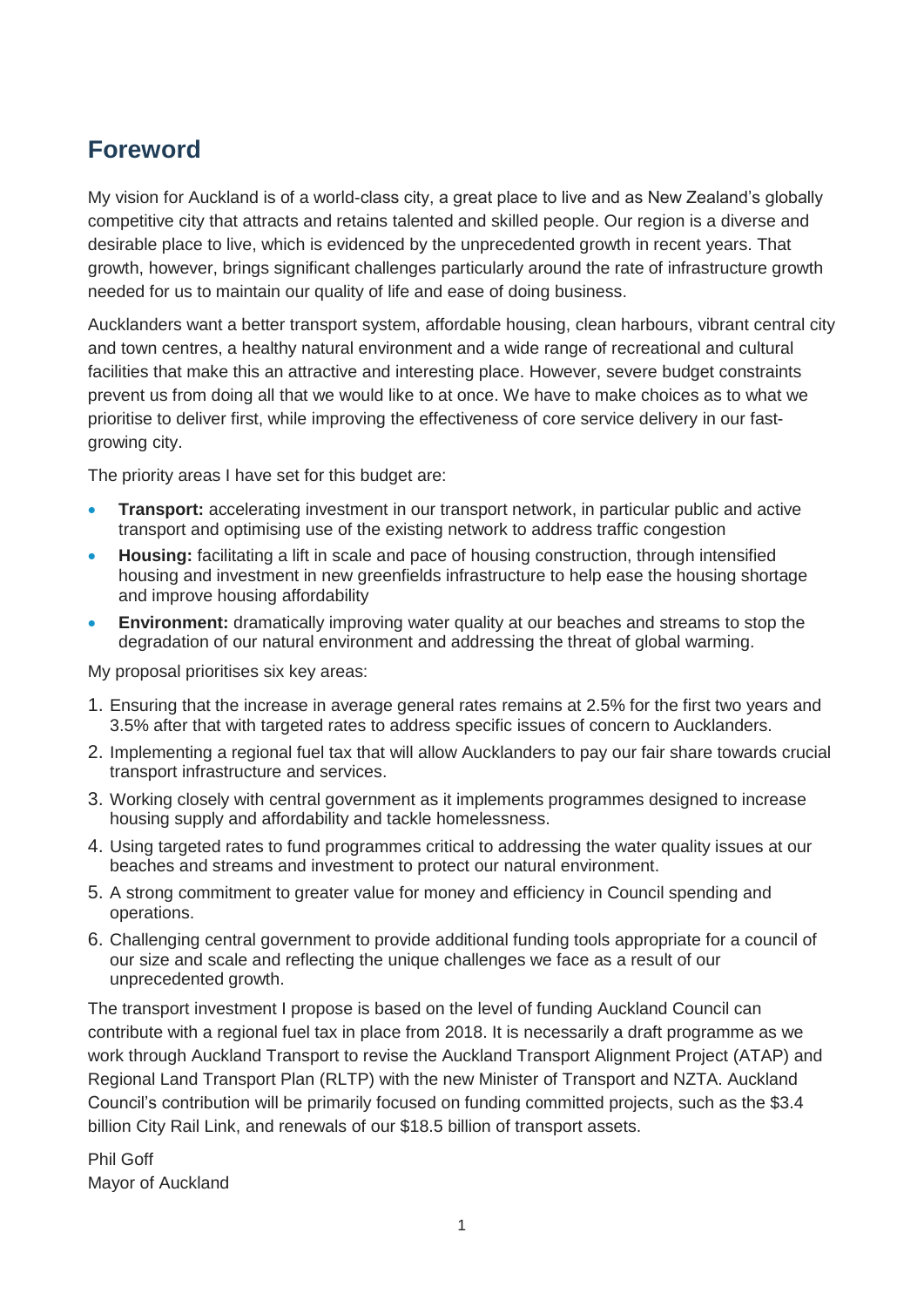## **Auckland Council's current state**

## **A fast-growing region**

1. Auckland currently contributes over half of New Zealand's growth, 38% of our gross domestic product and 34% of our population. Auckland's success is therefore critical to New Zealand's success. Over the last year we have grown by close to 50,000 people. Auckland is forecast to reach a population of two million people by 2028, and every three years to grow by a population equivalent to the city of Tauranga. While welcome, growth also presents major challenges for us. These include the high cost of housing, traffic congestion and growing pressure on our environment.

## **Our infrastructure needs**

- 2. Auckland's Unitary Plan sets out where the region's growth can be accommodated, through enabling intensified housing within urban areas and in new greenfield areas. However, more housing can only be built if the critical infrastructure necessary to support it is in place.
- 3. Public transport networks, waste and stormwater treatment, parks and community facilities must reflect and support population growth, for the region to be able to maintain a high quality of life and ease of doing business. Regrettably, for some years infrastructure investment has consistently failed to keep pace with demand.
- 4. Key transport projects are required, such as the City Rail Link, light rail from the city centre across the isthmus and to the airport, facilitating busways and rapid transit in the north, northwest, and east (AMETI), boosting active transport modes such as walking and cycling and improving our roading network.
- 5. The largest wastewater project is the central interceptor, required to facilitate housing intensification and provide capacity in the wastewater system to meet population growth. It is also necessary to improve water quality at our beaches and streams by preventing stormwater flows into the wastewater system that then overflows into our harbours every time it rains.
- 6. We want to continue to invest in town centre redevelopment and urban regeneration around Auckland and to invest in transforming Auckland's city centre and waterfront to provide better amenity and ensure Auckland is a world-class city able to host events such as the America's Cup and APEC in 2021.

## **Our financial context**

- 7. Auckland Council owns and maintains over \$43 billion of assets including roads, water and waste water network, regional and local parks, stadiums and community facilities such as libraries and leisure centres.
- 8. Our primary source of funding infrastructure assets is borrowing, which is used as a way to spread the cost over the generations who will use them. However, this also increases interest and depreciation charges. The growth of our asset base to over \$43 billion has been funded in part by debt which had grown to \$8.3 billion at 30 June 2017. The requirement to put aside more money to meet the need for vastly increased infrastructure has outstripped the ability of the Council to borrow more while maintaining a prudent debt-to-revenue ratio. With substantial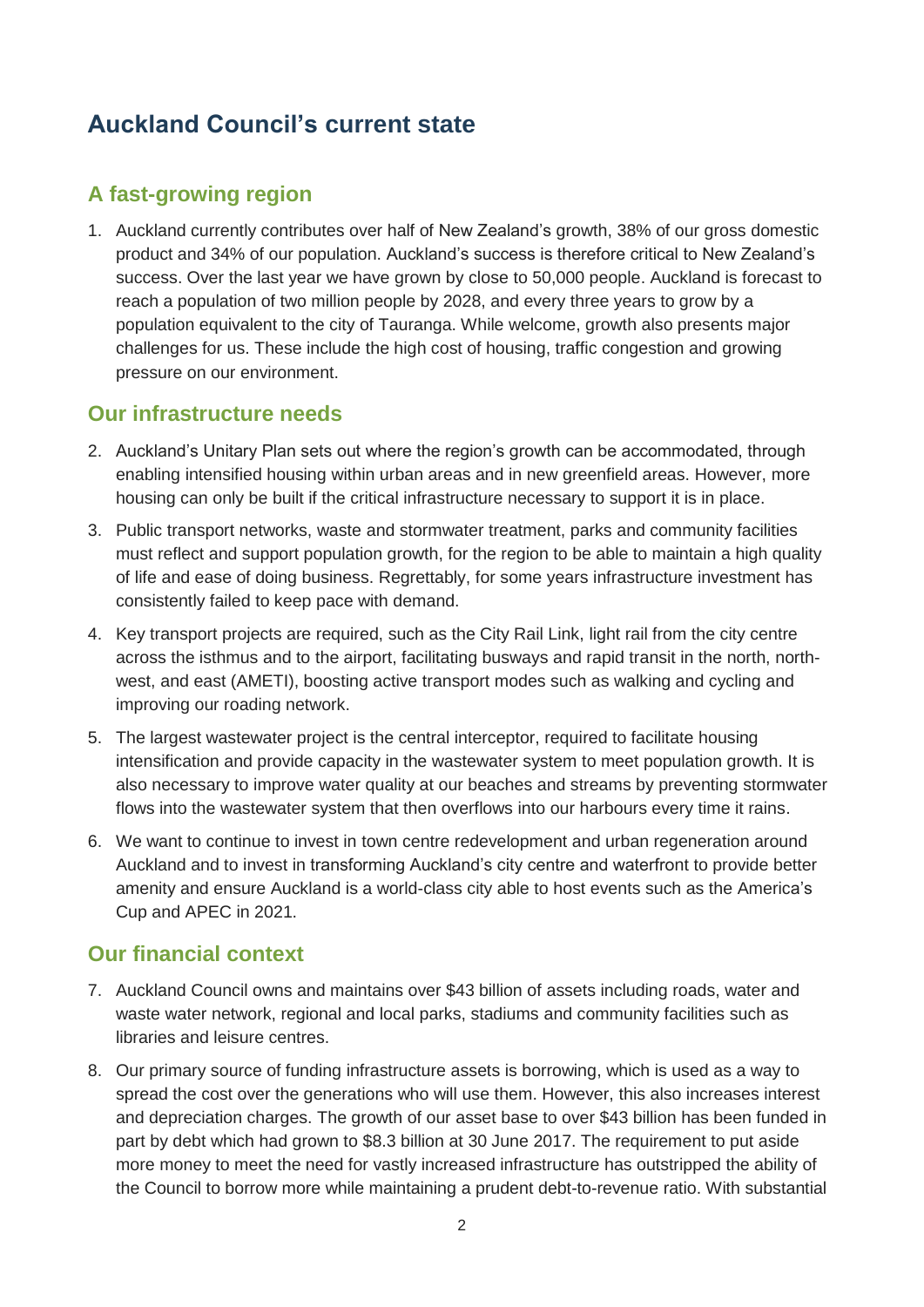committed costs such as our \$1.7 billion share of the City Rail Link, and the billions of dollars required to fund new water and waste-water infrastructure, we are fast approaching the limit of what we can prudently borrow.

9. Prudent financial management is essential. Auckland Council has a strong AA credit rating which helps keep our interest costs low. Core operating costs (excluding interest and depreciation) have been managed at an average annual 1.1% increase which compares favourably to the local government inflation index of 1.7% and asset growth at over 3% p.a. However, there is significant pressure on capital budgets as the cost of building and construction in Auckland has been rising at an inflation rate of around 7% per annum for the last two years.



- 10. Local governments have limited revenue streams of rates, water charges, public transport charges, development contributions, and grants and co-funding such as through NZTA. With additional revenue mechanisms, such as a regional fuel tax, Auckland Council will be able to raise more revenue needed for required future investment.
- 11. However, a wider look at devolution of funding to local authorities, and Auckland in particular, is overdue. In Australia, for example, devolution of GST to state authorities responsible for infrastructure in cities is an important source of funding. Government currently charges 15% GST on council rates, pushing up the cost of rates, but then retains that revenue. In Auckland's case, the revenue is around \$240 million a year. If returned to Auckland it would enable us to meet more of our own infrastructure costs without going cap in hand to government. Payment of rates on government-owned property in Auckland, currently exempt, would add around \$40 million to the Council's income.
- 12. Council is seeking further efficiencies to reduce operating costs and free up money for services and infrastructure. Substantial savings from amalgamation have already been banked, but more must be done to achieve the benefits of amalgamation through group shared services, procurement and efficiency improvements. The section 17A value for money review programme I launched earlier this year plays a key role in identifying areas of efficiency savings.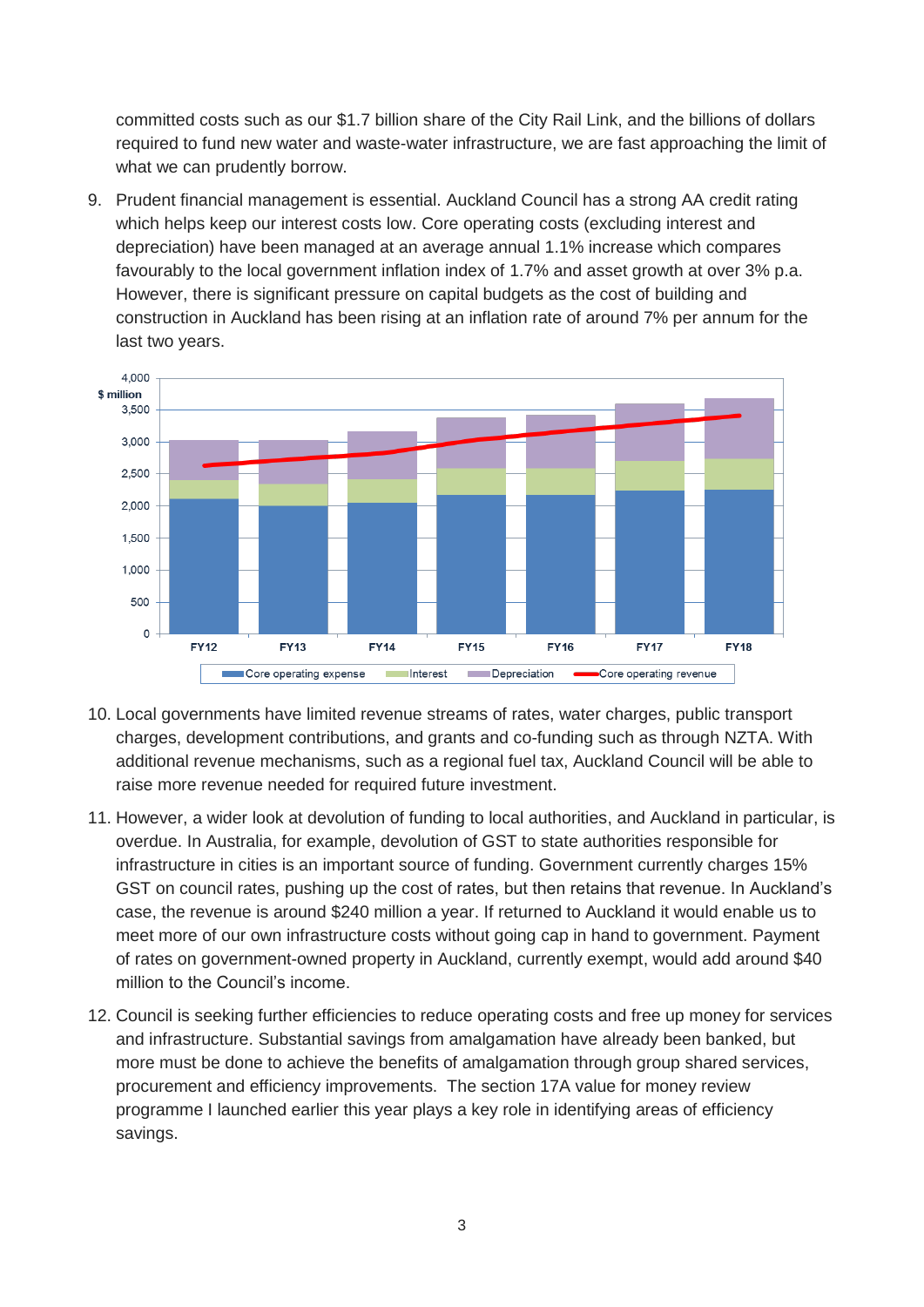## **The proposal**

| <b>Capital expenditure</b>              |                                    |                              |  |
|-----------------------------------------|------------------------------------|------------------------------|--|
|                                         | <b>Long-term Plan</b><br>2015-2025 | <b>Proposal</b><br>2018-2028 |  |
| 良<br>Transport                          | \$7.9bn                            | \$11-12bn                    |  |
| Water                                   | \$5.6bn                            | \$7.0bn                      |  |
| Parks and<br>ት $^{\prime}$<br>Community | \$2.4bn                            | \$3.2bn                      |  |
| Centres<br>FÂ<br>Development            | \$1.0bn                            | \$0.9bn                      |  |
| Other                                   | \$1.8bn                            | \$1.8bn                      |  |
| Total                                   | \$18.7bn                           | \$24-25bn                    |  |

## **Transport**

13. With 800 additional cars on Auckland roads every week, congestion is getting steadily worse. A recent NZIER report estimated that this has a negative \$2 billion impact on New Zealand's annual gross domestic product. With that economic cost and the impact of congestion on our quality of life, through increasing frustration and taking away time with our families, tackling this problem is a core priority.

#### **Funding transport investment**

- 14. I have welcomed the new Government's commitment to change the law to allow the introduction of a regional fuel tax for Auckland in 2018. This is a much fairer way for the users of Auckland's road network to contribute to new transport infrastructure than increasing general rates. Investment in public and active transport modes are a vital part of reducing congestion on the road network and allowing faster journey times.
- 15. A regional fuel tax is estimated to raise between \$130 to \$150 million each year, enabling an additional investment in transport of \$1.3 to \$1.5 billion over 10 years. My proposal is that a regional fuel tax will replace the Interim Transport Levy. The government has informed Council that it will legislate with a view to enabling the implementation of a regional fuel tax in the next year.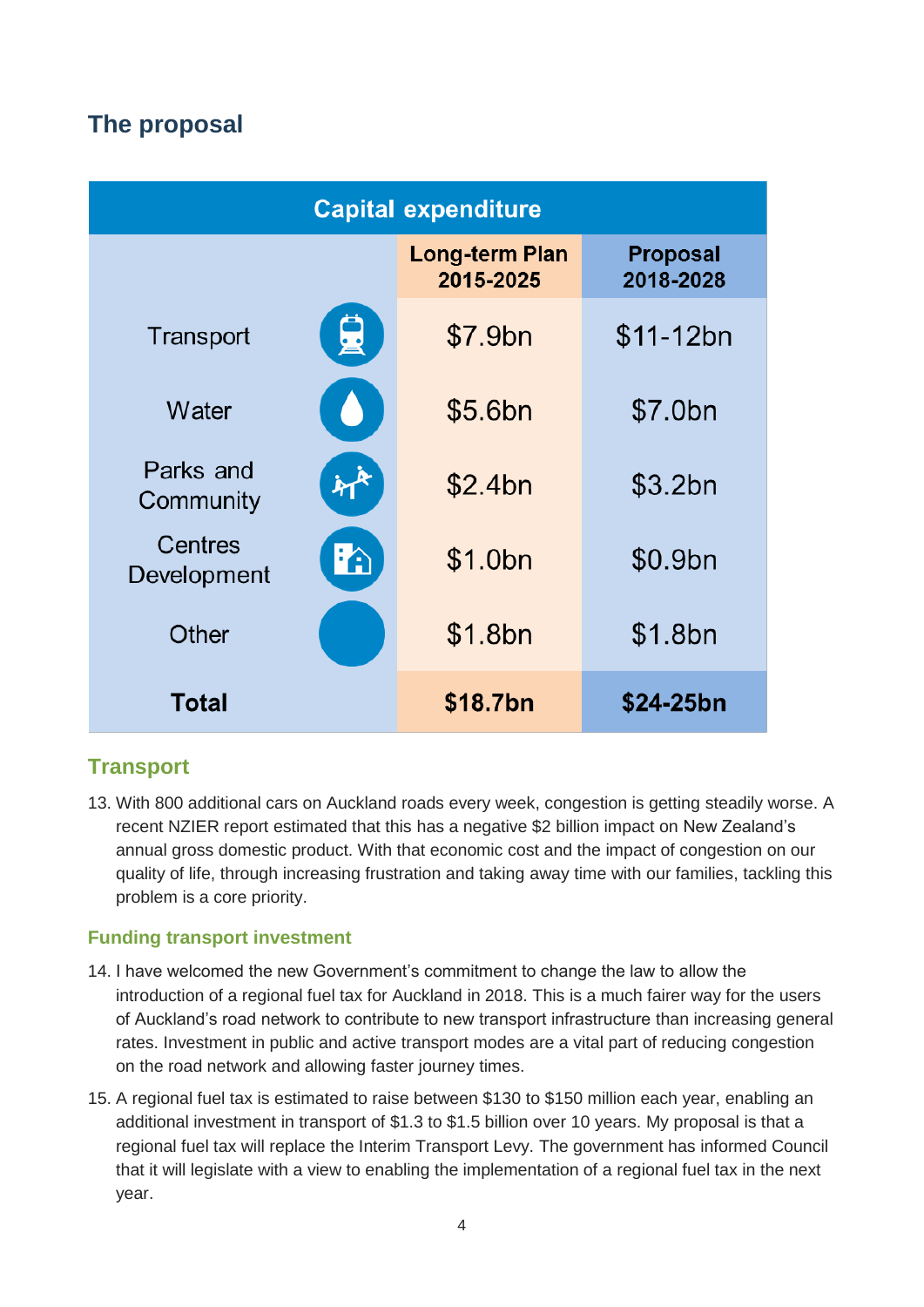- 16. I would only consider re-instating the Interim Transport Levy on a temporary basis if we were advised that, because of the timing of the legislative process, the introduction of the regional fuel tax could not be achieved by the end of 2018.
- 17. Removal of the Interim Transport Levy will reduce rate payments by Auckland residents by \$114 a year. We will consult Aucklanders on their preferences for funding transport infrastructure through the Ten-year Budget process. To date, Aucklanders have indicated that a regional fuel tax is clearly preferred over a general rates rise, tolling or the sale of strategic assets to fund new infrastructure.
- 18. Longer term, other road pricing demand mechanisms such as congestion charges will be considered to replace, in full or in part, the regional fuel tax. The process of investigation into how this could best be implemented was started under the last government and will continue under the current one.
- 19. A further source of funding for transport and other infrastructure is an investment partnership model, such as that being led by Crown Infrastructure Partners. This model is intended to enable accelerated infrastructure investment to proceed without significant impacts on Auckland Council's level of borrowing. This allows infrastructure to be provided much earlier than would otherwise be possible and for these reasons I support the development of this model. The cost will still need to be met by Aucklanders through higher development contributions and infrastructure targeted rates. The new government accepts there needs to be a way for Council to provide housing infrastructure without exceeding the debt constraints Council operates under. It may however put forward alternative strategies which the Council will need to consider.
- 20. Under the investment partnership model \$600 million in funding will be made available for new developments in the north and south of Auckland, and around \$360 million is to finance transport projects with the residual to finance waste water and stormwater infrastructure.
- 21. The investment partnership model has additional potential applications, such as to fund the construction of Watercare's central interceptor waste water project, required to manage the intensification of housing and the population, particularly on the isthmus. Using that model for the central interceptor would free up Council borrowing headroom for transport and other housing infrastructure investments, estimated to be up to \$1 billion.

#### **Transport investment programme**

- 22. Addressing Auckland's transport challenges will require a joined up response from Council and central government as a shared responsibility, with central government having significantly larger revenue sources. The Auckland Transport Alignment Project (ATAP) created a framework for Council, Auckland Transport, NZTA and the Ministry of Transport to respond to transport challenges over the next decade. It was recently updated at Council's request to reflect the higher than expected population growth requiring acceleration of the ATAP programme, and currently projects substantial additional expenditure requirements for Auckland's transport infrastructure over the next decade.
- 23. The new government has clearly signalled different transport priorities, with a stronger focus on public and active transport, in particular investment in light rail from the central city to the airport and to the north-west. The new Minister of Transport has initiated a further review of ATAP which is due to report back in March 2018. I welcome the government's direction and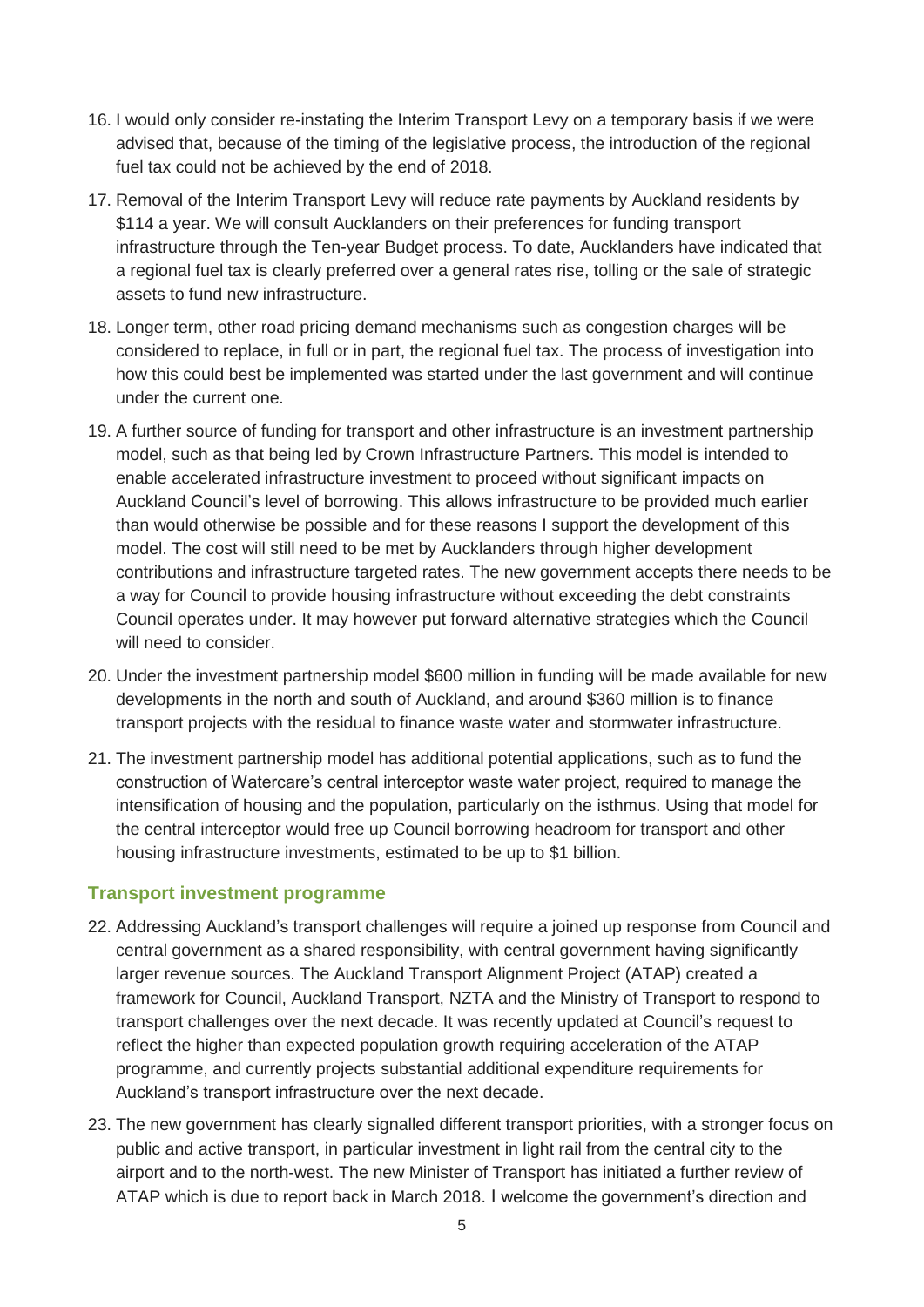anticipate a streamlined process in order to incorporate a revised ATAP into the Council's Tenyear Budget and Auckland Transport's Regional Land Transport Plan. Following that review, new priorities and a new total cost will be calculated with agreement to be reached between Council and central government over how any funding deficit will be shared between the Council and government.

- 24. Due to the need for Council's budget processes to meet deadlines set in legislation and the government's legitimate desire to review key transport policy settings, the transport programme for Auckland will not be finalised at the time we go to the public for consultation. This Ten-year Budget will make significant progress on the ATAP programme, however revision may be required as part of the next annual budget 2019/2020 consultation.
- 25. The majority of Auckland Council's contribution to the transport programme will be to fund committed projects, such as the City Rail Link, and renewals of our \$18.5 billion of transport assets. The proceeds of the regional fuel tax will be hypothecated towards expenditure required by the new ATAP agreement and will cover a variety of transport activities and projects across Auckland.
- 26. As well as targeting congestion and economic outcomes, transport investment will also be influenced by the need to reduce carbon emissions to improve health and address global warming.
- 27. Acknowledging the process still to take place with central government, my current priorities for progressing transport projects in Auckland include:

| City Rail Link<br>Network optimisation and technology<br>Light rail from the central city to the airport                                                                                                                  | The Housing Infrastructure Fund proceeds will<br>support growth in the north-west, including Redhills<br>connections, Fred Taylor Drive, Totara/Trig Road<br>extensions.                                                       |
|---------------------------------------------------------------------------------------------------------------------------------------------------------------------------------------------------------------------------|--------------------------------------------------------------------------------------------------------------------------------------------------------------------------------------------------------------------------------|
| North-western mass transit<br>AMETI and the eastern busway<br>Additional electric trains<br>Airport access improvements including the Puhinui<br>interchange<br>Lincoln Road corridor<br>Walking and cycling improvements | The Crown Infrastructure Partners model is<br>intended to support growth in the north, including<br>connections around Wainui, and in the south,<br>including rail and road connections around Drury,<br>Paerata and Pukekohe. |

## **Housing and urban renewal**

- 28. As Auckland's population has grown, new housing construction has failed to keep pace resulting in increased house prices and rents, and growing unaffordability. Consents issued have fallen by 4.5% over the last year indicating constraints on the ability to meet housing needs. We welcome the government's intention to increase the supply of affordable and social housing and will work with them, as appropriate, to achieve this.
- 29. The Mayoral Housing Taskforce, which reported in July, provides a framework for actions needed by Council, central government and the private sector to address housing shortages.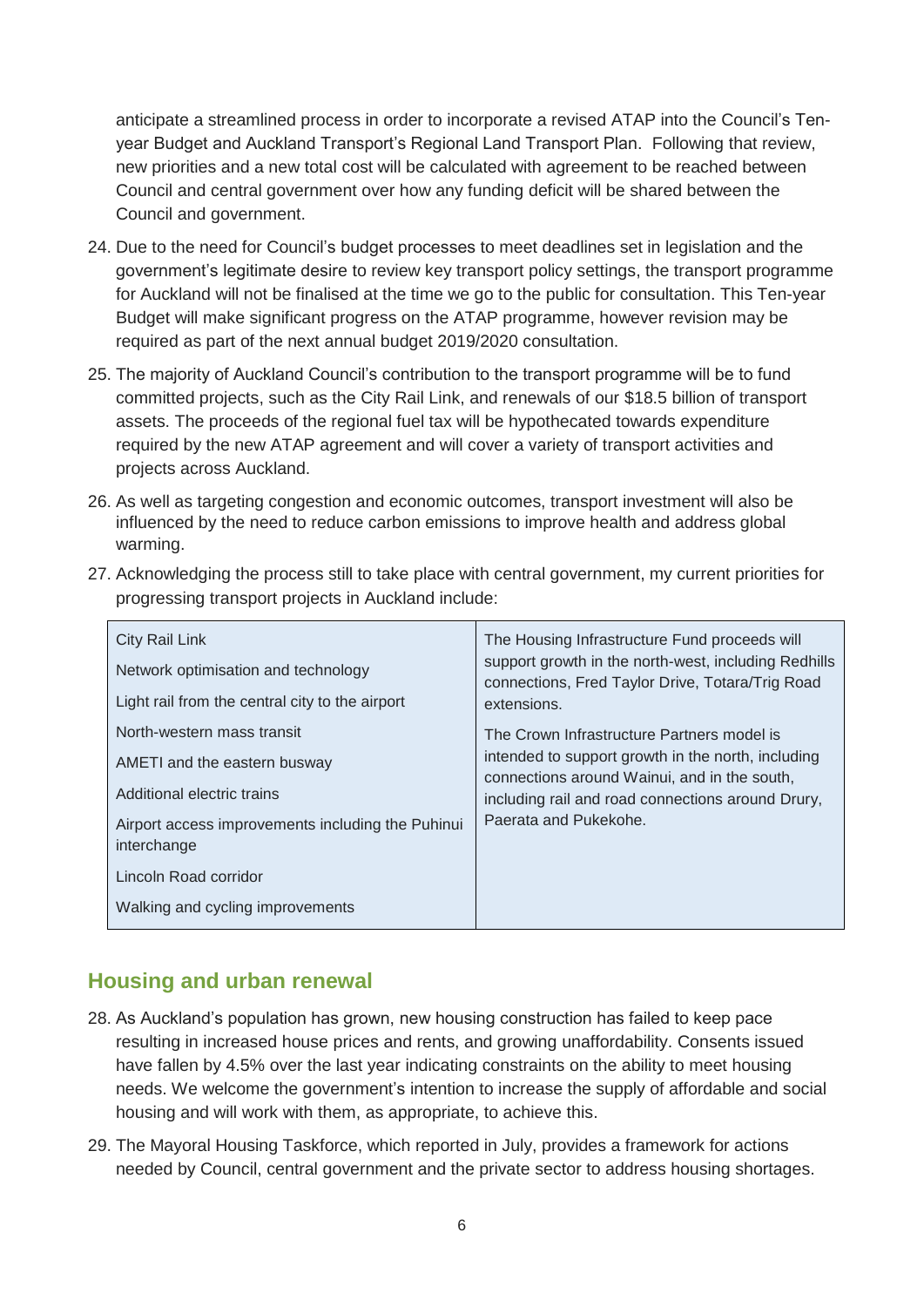Progress on the Mayoral Housing Taskforce recommendations should be supported with an appropriate budget allocation.

- 30. A significant share of new housing will be built as brownfields development. Intensification of housing requires improved infrastructure to support it as well as public open space and good urban design. Intensification is facilitated by public transport infrastructure such as light and heavy rail with development around transport hubs and arterial routes.
- 31. It also requires water supply and waste water infrastructure through Council's CCO Watercare, and stormwater infrastructure, parks and open spaces and other community facilities, which Council provides directly.
- 32. Panuku Development Auckland was created in 2015 so that Auckland Council could take a more active role in urban redevelopment by facilitating development opportunities, including on Council-owned land. This is an important role in encouraging private sector development of new housing in existing urban areas.
- 33. Panuku is already progressing work in the "Transform<sup>1</sup>" locations of the central waterfront, Manukau and Onehunga. These are transformational urban renewal projects in key areas of our city. In the next ten years, regeneration work is planned in the identified "Unlock<sup>2</sup>" areas of Avondale, Henderson, Hobsonville, Northcote, Ormiston, Papatoetoe, Panmure and Takapuna. Given the recent announcements by the new government on their plans for housing construction in Auckland, Panuku will need to ensure that any "Unlock" work is aligned and coordinated with the relevant government agencies.
- 34. Panuku has identified that it currently lacks sufficient funding to execute the full "Unlock" programme. Panuku has an opportunity to prioritise two or three "Unlock" areas, such as Avondale and Northcote, and focus its efforts on these. In order for Panuku to carry out its facilitation role, the "Unlock" programme must also be supported by the other relevant parts of Auckland Council. For example, a proportion of the planned investment relates to transport projects, community facilities upgrades, stormwater and playground investments. In terms of funding, Council officers are investigating the opportunity for some re-allocation of existing budgets to Panuku projects. Additionally, I support investigations into new funding arrangements such as targeted rates in areas where there may be significant benefit to residents from the urban regeneration. Subject to any changes to the property disposal policy, some level of "recycling" property may be appropriate to support the funding gap for specific projects.
- 35. Council's commitment to the Housing First project specifically addresses homelessness and we need to build on the progress made. Additional funding for homelessness of \$0.5 million per annum will continue for the remainder of the Council term and will support coordination and monitoring of efforts to address homelessness, including Housing First Auckland and emergency housing providers and homeless services across Auckland. Discussions will take place with Government ministers around whether government funds will be available to expand Housing First's scope to increase the rate at which homeless people and families can be housed. The initiative to date has successfully housed 221 adults and families with children, putting it well on track to support 472 chronically homeless people into permanent accommodation and to sustain their tenancy.

 $\overline{a}$ 

<sup>&</sup>lt;sup>1</sup> "Transform" refers to transformational urban renewal projects where Auckland Council has significant land holdings.

<sup>&</sup>lt;sup>2</sup> "Unlock" refers to urban renewal projects where Panuku is the facilitator, creating development opportunities for others.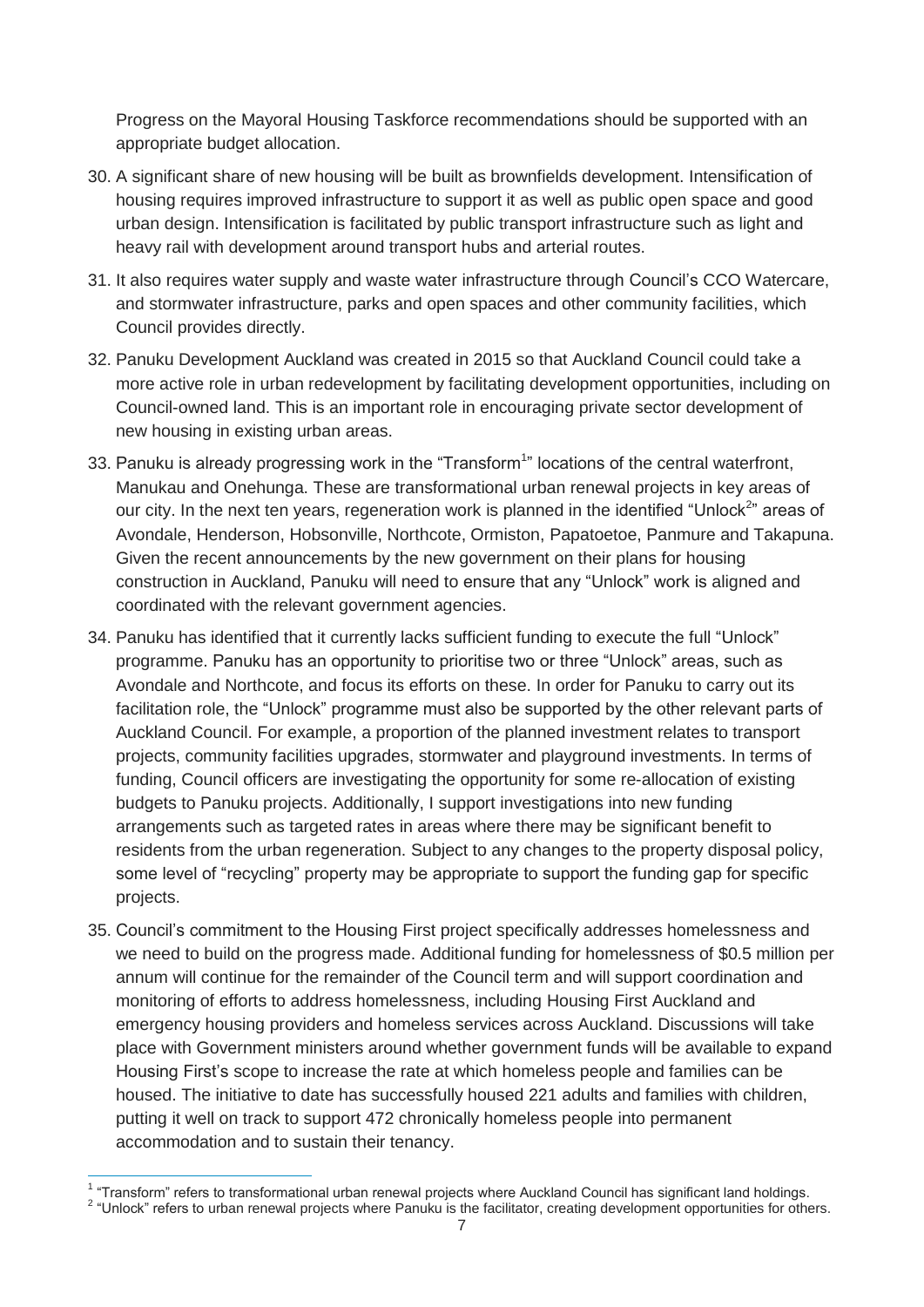## **Sustaining and protecting our environment**

- 36. Auckland is blessed with a beautiful environment. Our challenge is to protect, remediate and enhance our natural environment and address the pressures of population growth, the impacts of climate change and biosecurity issues. As Auckland grows we also have to provide more green open space for Aucklanders.
- 37. Water quality is a critical issue. Auckland Council must increase its investment in infrastructure significantly to ensure that it is safe for people to enjoy and swim at our beaches. Our natural environment is coming under increased pressure from pests, weeds and kauri dieback. We must do more to protect our natural bush and wildlife for future generations.
- 38. Auckland Council must play its part in addressing the causes of climate change and to ensure that we are ready to adapt to its impacts. My Million Trees Programme is well on track to being delivered, with over 170,000 in the ground already to help create a greener Auckland, provide carbon sinks and reduce sediment run-off into our waterways. We are working on other proposals including planning for the switch from diesel to electric buses, promoting electric light rail and working with government to encourage electrification of vehicle fleets.

#### **Water quality**

- 39. The Council's Safeswim programme launched earlier this month, with [www.safeswim.org.nz](http://www.safeswim.org.nz/)  providing water quality forecasts for over 90 locations. This platform has allowed us to be transparent about the quality of the water at our beaches. This highlights the impact of wastewater overflows into our harbour, and the need to urgently address this problem.
- 40. Upgrading our water infrastructure to substantially reduce waste water overflows is a top priority for the next decade. That will include, where practicable and financially viable, separating stormwater from wastewater in older areas of the city. Other water quality issues include sedimentation, leakage from old or poorly maintained septic tanks and livestock and fertiliser run-off.
- 41. Watercare and Healthy Waters (Council's stormwater department) have worked together to create the Water Quality Improvement Programme to address water quality issues. The programme includes the construction of the central interceptor from the Mangere wastewater treatment plant to Grey Lynn to manage increasing waste water and stormwater flows in the western isthmus and increase capacity of the regional waste water system to support housing intensification.
- 42. Watercare funds its share of the Water Quality Improvement Programme through water user charges. Healthy Waters is funded by general rates. The Council's current budget has these projects spread over thirty years. I believe that we need to address this problem with greater urgency.
- 43. I am proposing a regional Water Quality targeted rate to fund Healthy Waters' part of the Water Quality Improvement Programme to help achieve at least an 80% reduction in waste water overflows within ten years. This will deliver water quality outcomes twenty years earlier than what is currently proposed in existing plans and budgets. The rate would be relatively modest at less than \$1.30 per week or \$66 per year for the average residential ratepayer (property value of \$1,080,000). Refer to the rating section below for more detail.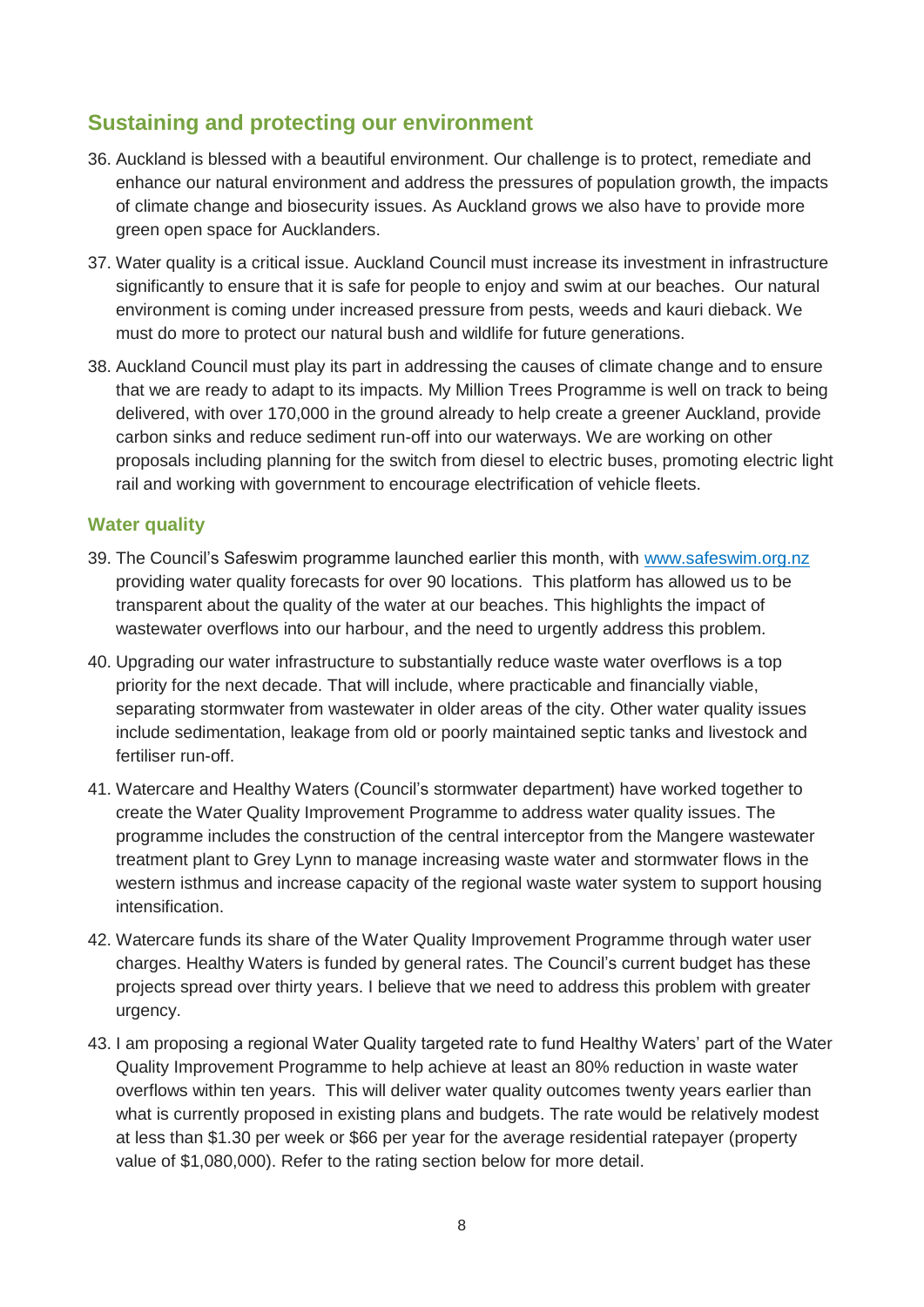- 44. I believe Aucklanders want their city to be world class. In the twenty first century, world class cities don't allow waste water to flow into their streams and beaches. This problem is not new. It goes back more than a century. It is time to take the problem out of the too-hard-basket, and to stop passing it unresolved to future generations. I am asking Aucklanders whether they are ready to make the commitment of a small weekly sum to tackle, and resolve this problem, so we can live up to our reputation as a clean and green city.
- 45. Some of the key projects funded by the rate are shown below.



#### **Natural environment**

- 46. The natural environment is coming under increasing pressure from population growth, urban sprawl and climate change. Council's current budget for natural environmental protection is \$97 million over the ten-year period. This does not allow us to reverse the decline in the biodiversity of our region and would not be sufficient to stop kauri dieback. We need to do more.
- 47. I asked officers to provide advice on scenarios for further action to protect our natural environment. The Mayoral Proposal offers Auckland residents the opportunity to feedback to Council whether they are ready to contribute through a targeted rate to address the problems of kauri dieback and pest and weed infestation.
- 48. A "targeted protection" natural environment package would raise an additional \$123 million and require an environmental levy of around \$21 a year, or 40 cents per week, for the average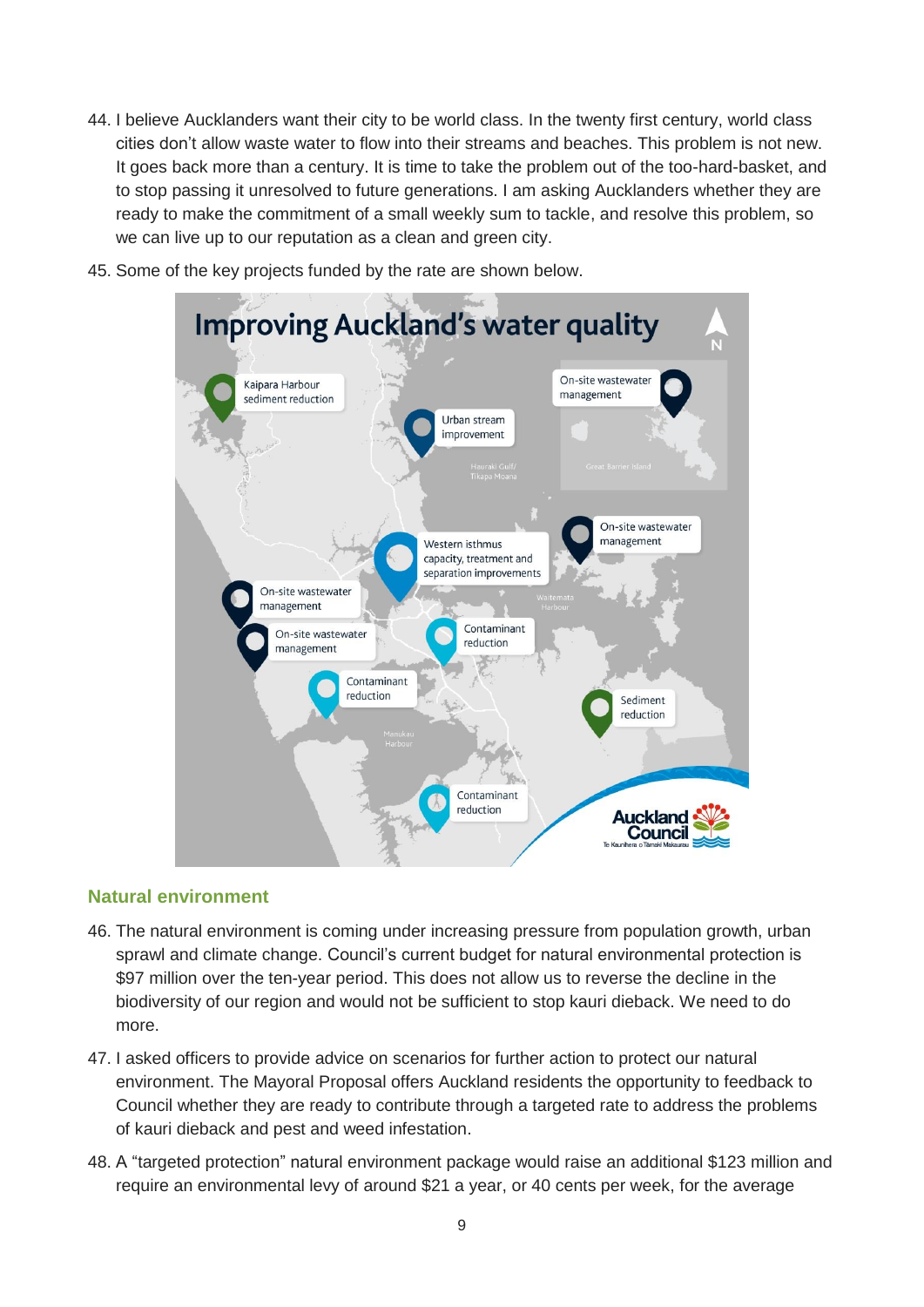residential ratepayer. An "enhanced protection and restoration" package would raise an additional \$356 million and require an environmental levy of around \$60 a year, or \$1.15 per week, for the average residential ratepayer. Further investment by Auckland Council also means we would be eligible for additional external funding. Refer to the rating section below for more detail.

- 49. The "targeted protection" programme would include the following projects, some of which are the subject of consultation in the Council's draft Regional Pest Management Plan 2017-2022
	- Kauri dieback substantial increase in funding of around \$84 million to reduce the risk of spread of the disease from over 80% to around 40%
	- Pest control increase from 25% to 40% of land under community-led pest control
	- Regional parks increase control of pest plants and animals from 30% to 50% in high value ecological areas
	- Marine biosecurity and SeaChange provides funding for staff to enhance the scale and delivery of marine biosecurity advocacy and regulation and support SeaChange recommendations.
- 50. The "enhanced protection and restoration" programme would additionally reduce the risk of kauri dieback spreading to 10 to 20%, protect 100% of high value ecological areas in regional parks, achieve 100% possum control in rural areas and achieve pest-free status on Kawau and Waiheke Islands among other things.

## **City centre and waterfront**

- 51. Auckland's city centre is an important place of business and employment for the whole city. The area is a major contributor to our rating base and a place where increasing numbers choose to live. The city centre and waterfront and the events it hosts attract visitors from across the city, the country and the world.
- 52. In 2021, we are likely to host the Americas Cup defence and APEC Leaders' and Ministers' Meetings. The feedback I get from most Aucklanders is that they want to host the Cup, and accept that to do so we need to invest in the infrastructure needed for the Cup village. The event creates significant opportunities for business and jobs in Auckland and revenue for the country. Our ability to fund this, however, is not open-ended. There needs to be a legacy for the city and an awareness of the need not to intrude more than necessary into the harbour.
- 53. We are endeavouring to balance these needs. Hosting the Cup and APEC will involve meeting with government the cost of infrastructure needs for the Cup village base. It, together with APEC, will also involve bringing forward infrastructure spending planned for later in the decade. In order to deliver the minimum required infrastructure for these events an additional funding allocation will be required.
- 54. The future location of Auckland's port is under consideration with forecast growth meaning it will eventually outgrow its current location. Ports of Auckland recently presented their 30-year plan to enhance capacity and improve the amenity of the area they occupy. Its plans will be subject to the outcome of a study into upper North Island ports and supply chains which will recommend which new infrastructure options will best serve the interests of Auckland, the wider region and New Zealand. I welcome the initiative to undertake this study which will hopefully provide an evidential basis for where Auckland's port should best be located. In the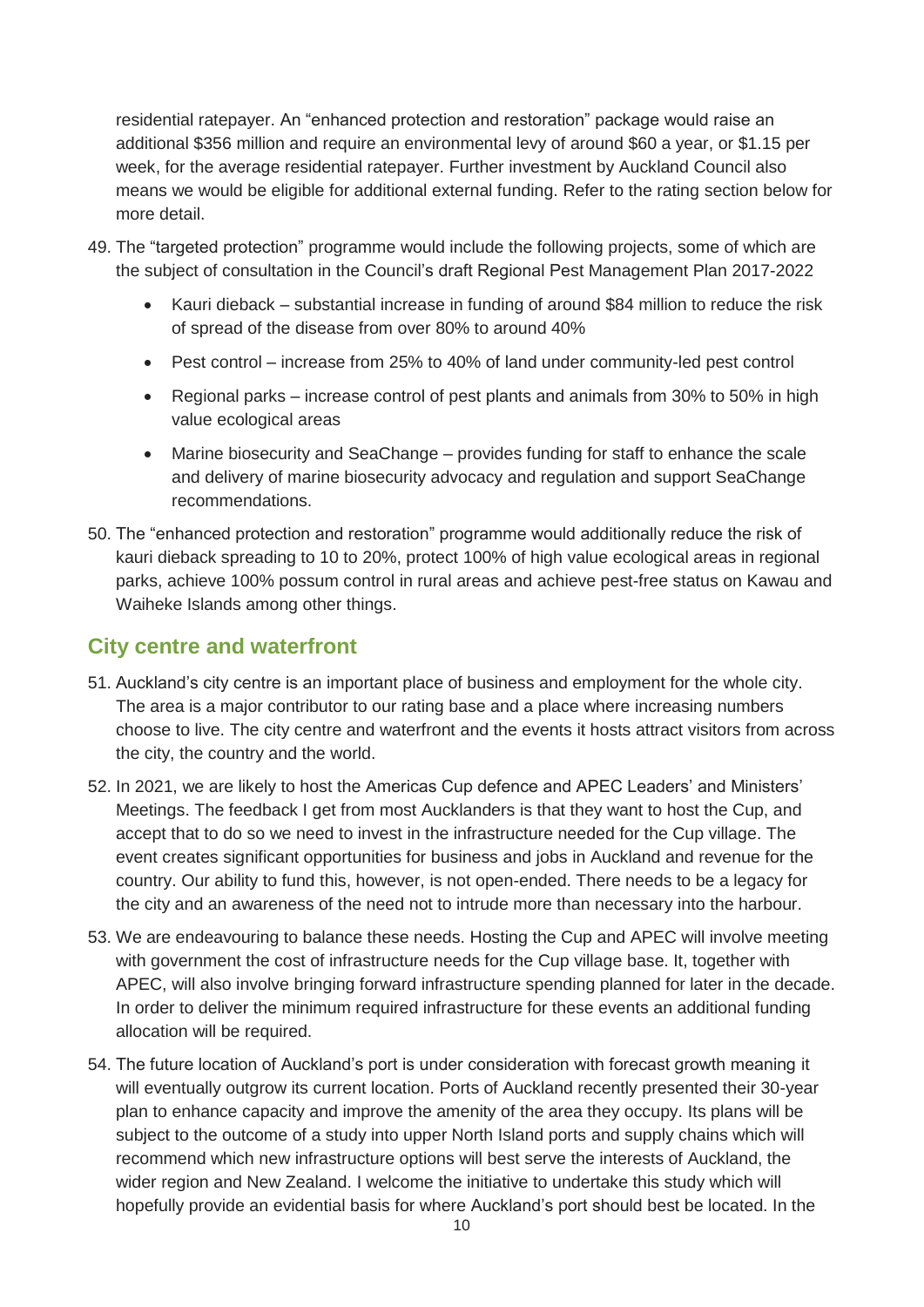meantime, we need to improve facilities for cruise ship berthing to cater for the increasing demand from the ships which bring significant numbers of visitors and spending to our city.

## **Cultural and sporting**

- 55. While our focus must necessarily be on creating the infrastructure needed for meeting the challenges we face in transport, housing and the environment, we will not overlook other things that make Auckland a desirable place to live. Within the constraints of our resources, we need to promote the innovation, diversity, inclusiveness, cultural and recreational facilities that make Auckland a great place. The arts and cultural sector contributes to the vibrancy and richness of our city.
- 56. Auckland Council is working in partnership with Maori to bring to life Maori heritage and identity in Tamaki Makaurau, as well as investing in Maori development through various programmes across the Council group.
- 57. Council needs to deliver better results in a more effective and collaborative way. It has a role to deliver an overarching and integrated programme across the wider Council group that supports Maori outcomes. To do this Council and the CCOs will need to reprioritise existing activities and related funding to focus on Maori outcome areas that are closely aligned with core activities.
- 58. The Council's CCO Regional Facilities Auckland owns and maintains several stadiums used to hold concerts and sporting events, as well as Auckland Zoo and Auckland Art Gallery. Auckland Council funds the Auckland War Memorial Museum, MOTAT and the Maritime Museum, among other cultural institutions. The cultural review announced earlier this year is intended to provide guidance on how we can get best value for money from our investment across the cultural sector.
- 59. Further work needs to be done on the future of Eden Park in the context of any proposal for a national stadium. Progress in discussions with the government and the availability of private sector funding will determine the nature and timing of this work and implementation of the regional stadium strategy.

## **Local Board initiatives**

- 60. Our local boards are responsible for a wide range of local decisions including local placemaking and for setting the local board plans for their communities. They play a key role in providing local input into regional strategies, policies and plans. Each of our 21 local boards has put forward one initiative that they consider to be the priority in their area for the next ten years.
- 61. I support the local board advocacy process and the initiatives will be considered by the public during consultation. The Ten-year Budget will seek to accommodate projects within the constraints of funding available.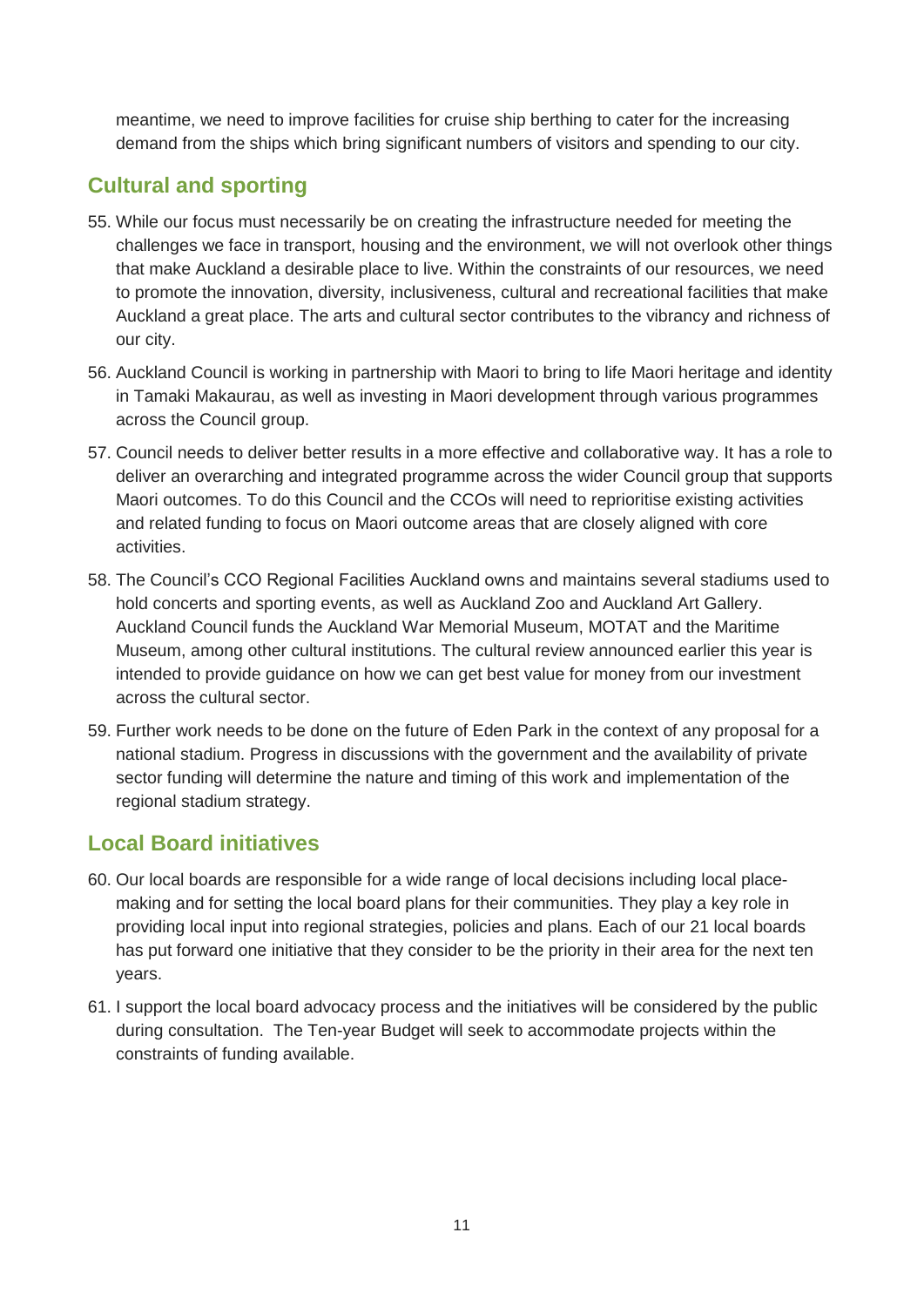## **Rating and funding**

62. We have difficult decisions to make in setting the rates for the Ten-year Budget. Increased revenue is required to be able to fund the infrastructure Auckland needs. There is a counterbalancing desire to keep general rates rises low and reasonable. While keeping average general rates increases low at 2.5%, targeted rates are a way to fund specific additional programmes of work to deliver defined priority outcomes. Targeted rates provide greater transparency for ratepayers to know what their money is being spent on, and greater accountability through identifying clear outcomes. They also provide clarity for consultation and make it easier to ask Aucklanders what they want to invest in and what they are prepared to pay.

#### **General rates**

63. General rates rises are a result of Council's budget increases. These increases are due to:

- The impact of inflation on the cost of wages, goods and services purchased and increasing demand on services from a growing population.
- Growth in the number of Council assets, such as roads, parks, water infrastructure and community facilities. All new assets result in more ongoing cost to operate them, and also to fund the depreciation costs associated with maintaining them.
- Council's policy to move to fully funding depreciation, meaning that asset renewals can be increasingly paid for from cash rather than debt.
- Interest costs are higher as Council borrows to pay for infrastructure investment.
- 64. My commitment to keep rates rises low reflects my expectation that Council will control spending and continue to find operational efficiencies. I have introduced the value for money reviews and group shared services initiatives to support these outcomes. We have also set out in the CEO's performance objectives the requirement for restraint in spending on travel and in the area of staffing and salaries.
- 65. My proposal is that Council's average general rates increase be kept low at 2.5% for the first two years of the Ten-year Budget and then 3.5% after that. This level of increase puts a strong expectation of cost savings on Council, while ensuring that core service delivery is not compromised. The increases of 3.5% from 2020/21 are necessary to ensure prudent fiscal management, to meet Auckland Council's substantial infrastructure investment, particularly the City Rail Link.

#### **Revaluation**

- 66. Auckland Council's triennial property revaluations for the purposes of rating have been completed. They do not mean increased rating income for Council but may determine whether individual rate rises are more or less than the average, depending on whether the property value has gone up more or less than the average 45% increase in value. In other words, valuations determine how the rates burden is shared between properties and ensure that properties of the same value pay the same amount of general rates.
- 67. While general rates rises will average 2.5%, there will be some cases where ratepayers may have had substantial increases in property value. Council's mechanisms for providing payment plans and postponements are designed to deal with any problems this may cause for individual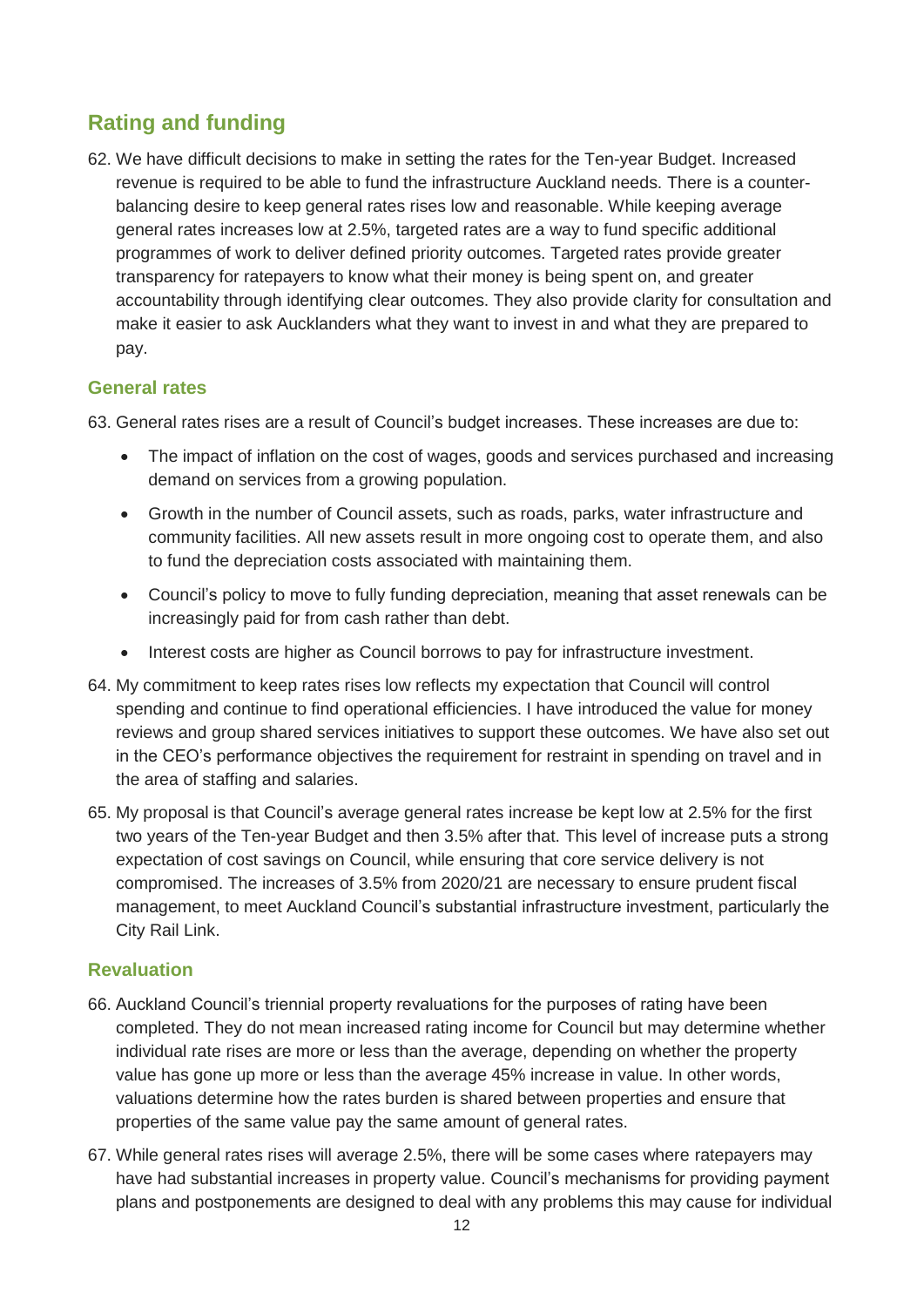ratepayers. Auckland Council administers the Department of Internal Affairs' rates rebate scheme which provides support for ratepayers on lower incomes.

## **Uniform Annual General Charge (UAGC) and Long-term Differential Strategy (LTDS)**

- 68. The UAGC is the fixed component of rates and was extensively debated during the last tenyear budget round. As the rating system has now stabilised following the post-amalgamation standardisation process, I am not in favour of reconsidering the level of the UAGC. The UAGC should increase by the same amount as general rates in order to maintain the relativity of fixed and variable charges.
- 69. The LTDS transitions the current higher proportion of rates paid by business to an amount that reflects the business tax advantage of recouping GST and tax deductibility. For the last annual plan the LTDS was paused for one year to provide rating stability, where all ratepayers received the same 2.5% general rates increase.
- 70. The LTDS previously agreed by Council will resume. The Interim Transport Levy, which levied low income earners the same as businesses, without any user pays element will, however, be replaced by the regional fuel tax, which will more fairly levy businesses and others according to the level of use they make of our roads.

### **Regional fuel tax**

- 71. I campaigned on government providing Auckland Council with better tools to fund transport infrastructure investment and am pleased that the new government is working on legislative change to allow Auckland Council to implement a regional fuel tax.
- 72. A regional fuel tax means that those who use the roads most will pay a share proportionate to their road use. They gain most from increased investment in roads and in alternative public transport and active transport modes which serve to reduce congestion.

## **Water quality targeted rate**

- 73. I am proposing that the additional funds required to implement the Water Quality Improvement Programme discussed above should come from a specific targeted rate for the Healthy Waters' share of investment. My preference is for a variable charge for both residential and business ratepayers based on a property's capital value, with no differentiation between urban and rural ratepayers. For the average residential ratepayer this would be an amount of about \$66 a year or less than \$1.30 a week.
- 74. The Water Quality Improvement Programme is a region-wide initiative with projects both in central urban areas as well as rural areas and includes Waiheke Island. While it could be argued that the western isthmus area is where the greatest problem is, they do not contribute any more waste water or stormwater than other areas, and have a system that needs to be brought up to the standards of other newer areas of the city. It is therefore appropriate that this rate is charged on a region-wide basis.
- 75. A charge based on capital value fairly apportions the rate based on a ratepayer's ability to afford it, rather than a fixed rate which is regressive in nature. I support sharing the burden between residential and business ratepayers at the planned 25.8% differentiated rate in accordance with the Council's LTDS noted above.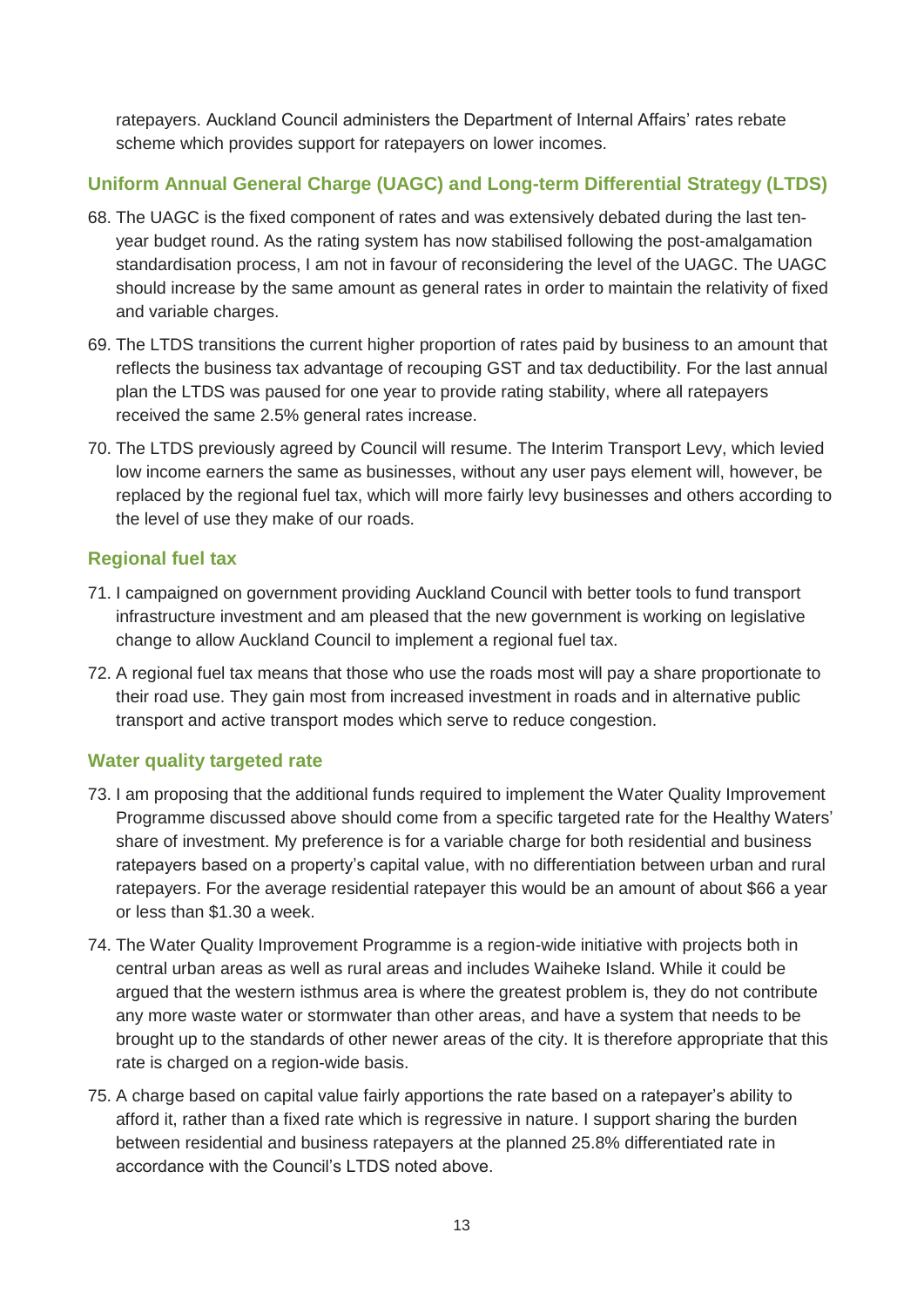76. The annual amount would vary by ratepayer with examples set out below<sup>3</sup>:

|                        |                      | <b>Non-business pays:</b> | <b>Business pays:</b> |
|------------------------|----------------------|---------------------------|-----------------------|
|                        | Rate (per \$ of CV): | \$0.00006145              | \$0.00010690          |
| <br>Value:<br>Property | \$300,000            | \$18.43                   | \$32.07               |
|                        | \$500,000            | \$30.72                   | \$53.45               |
|                        | \$890,000            | \$54.69                   | \$95.14               |
|                        | \$1,080,000          | \$66.36                   | \$115.46              |
|                        | \$5,000,000          | \$307.23                  | \$534.52              |
|                        | \$10,000,000         | \$614.46                  | \$1,069.04            |

#### **Natural environment levy**

 $\overline{a}$ 

- 77. There is much more that we would like to do in the area of environmental protection. The rate for spread of kauri dieback disease in the Waitakere ranges is alarming and we need to do more to endeavour to control it there, and prevent its spread to other areas such as the Hunua ranges. Much more could be done to address damage done by introduced pests like possums, rats and stoats, and to bring weed infestation under greater control.
- 78. Two options have been put forward. The investment of \$123 million more over a ten-year programme would require an average targeted rate of \$21 a year or 40 cents per week, while an additional \$356 million spend would require a targeted rate of \$60 a year or \$1.15 a week. I propose seeking public feedback on levels of support for either of these two proposals.
- 79. All Aucklanders benefit from improvements in our natural environment, particularly in our regional parks and our marine reserves. These are the natural assets which make Auckland a beautiful place to live and visit. I therefore support the rate being charged equally across the region.
- 80. Consistent with the water quality targeted rate, I consider a charge based on capital value fairly apportions the rate based on a ratepayer's ability to afford it, rather than a fixed rate which is regressive in nature. I support sharing the burden between residential and business ratepayers at the planned 25.8% in accordance with the Council's LTDS noted above.

 $3$  The average residential valuation is \$1,080,000. The median residential valuation is \$890,000.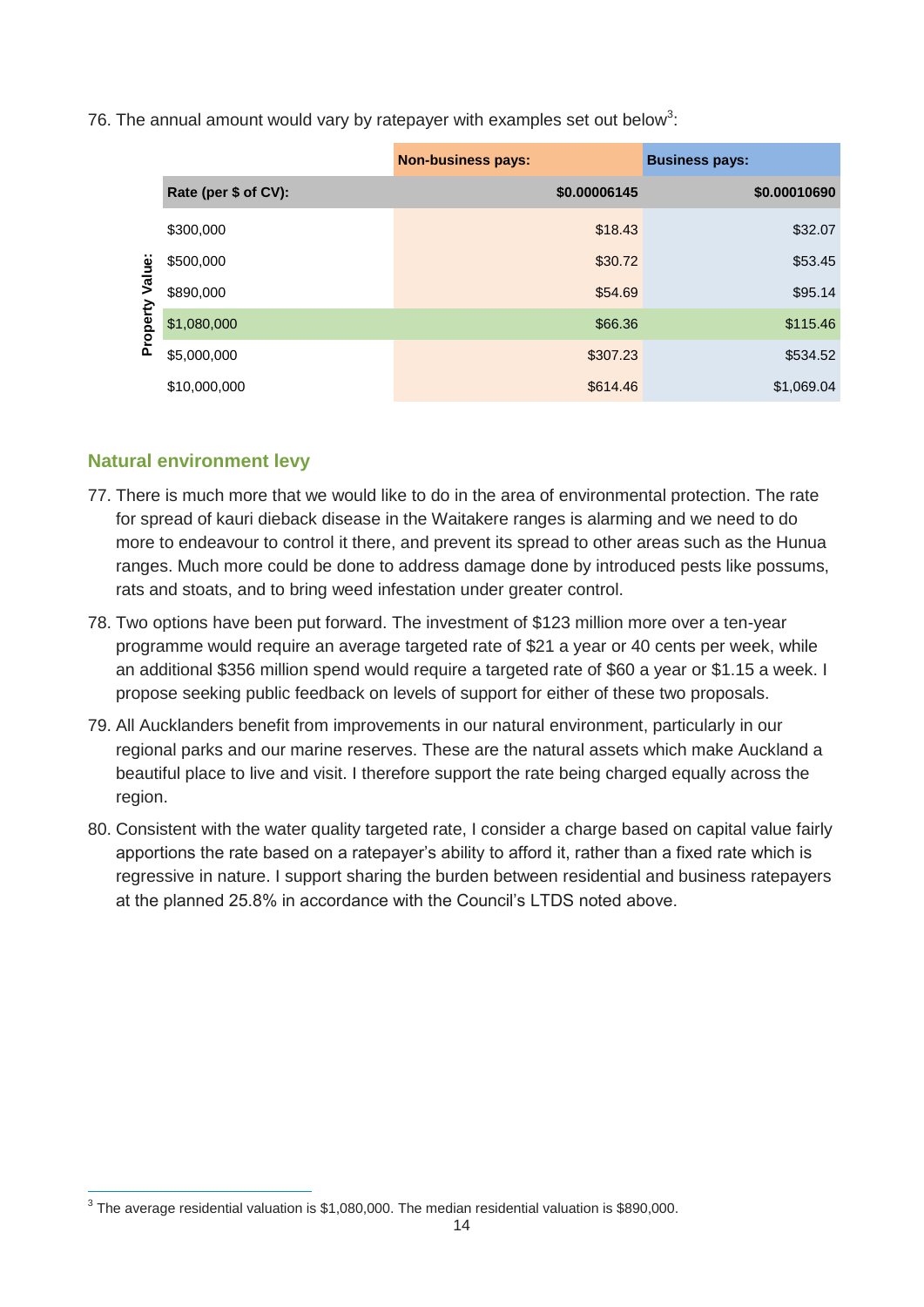#### 81. The annual amount would vary by ratepayer with examples set out below:

|                    |                      | <b>Enhanced Protection and</b><br><b>Restoration: \$356m</b> |                       | <b>Targeted Protection: \$123m</b> |                       |
|--------------------|----------------------|--------------------------------------------------------------|-----------------------|------------------------------------|-----------------------|
|                    |                      | <b>Non-business</b><br>pays:                                 | <b>Business pays:</b> | <b>Non-business</b><br>pays:       | <b>Business pays:</b> |
|                    | Rate (per \$ of CV): | \$0.00005559                                                 | \$0.00009672          | \$0.00001945                       | \$0.00003385          |
| Value:<br>Property | \$300,000            | \$16.68                                                      | \$29.02               | \$5.84                             | \$10.15               |
|                    | \$500,000            | \$27.80                                                      | \$48.36               | \$9.73                             | \$16.92               |
|                    | \$890,000            | \$49.48                                                      | \$86.08               | \$17.31                            | \$30.12               |
|                    | \$1,080,000          | \$60.04                                                      | \$104.46              | \$21.01                            | \$36.55               |
|                    | \$5,000,000          | \$277.97                                                     | \$483.62              | \$97.27                            | \$169.23              |
|                    | \$10,000,000         | \$555.95                                                     | \$967.24              | \$194.54                           | \$338.46              |

#### **Rating of online accommodation providers**

- 82. Growth of the online accommodation sector has been significant, with Airbnb properties alone exceeding 10% market share in the last year. There is an equity issue in terms of the rating classification of these properties, many of which are operating as a business but paying lower residential rates.
- 83. I propose that this be addressed through the update of the Revenue and Financing Policy to determine parameters of what is a commercial accommodation operation. Significant work has been undertaken to analyse data and consider where the parameters should be set. My office has had initial discussions with the main online marketplace providers and intends to continue collaboration to ensure that feedback from the affected ratepayers is canvassed.
- 84. The proposal is that, depending on the number of days booked, properties where the entire residence is let will be rated as either:
	- residential (up to 28 days booked)
	- medium-occupancy online accommodation provider (between 29 and 135 days, being rated 75% residential and 25% business) or
	- business (over 135 days)
- 85. Those properties rated as business will be considered to be commercial accommodation providers and therefore, if they are within the geographical zones A and B, will also be subject to the accommodation provider targeted rate as per the current policy. Those properties rated as medium-occupancy online accommodation provider, if they are within the geographical zones A and B, will pay 25% of the accommodation provider targeted rate, consistent with the way in which the general rate will be levied.
- 86. While this may mean rates increases for some ratepayers, it is important that all businesses pay business rates – there should not be different treatment for those who run a business using an online marketplace.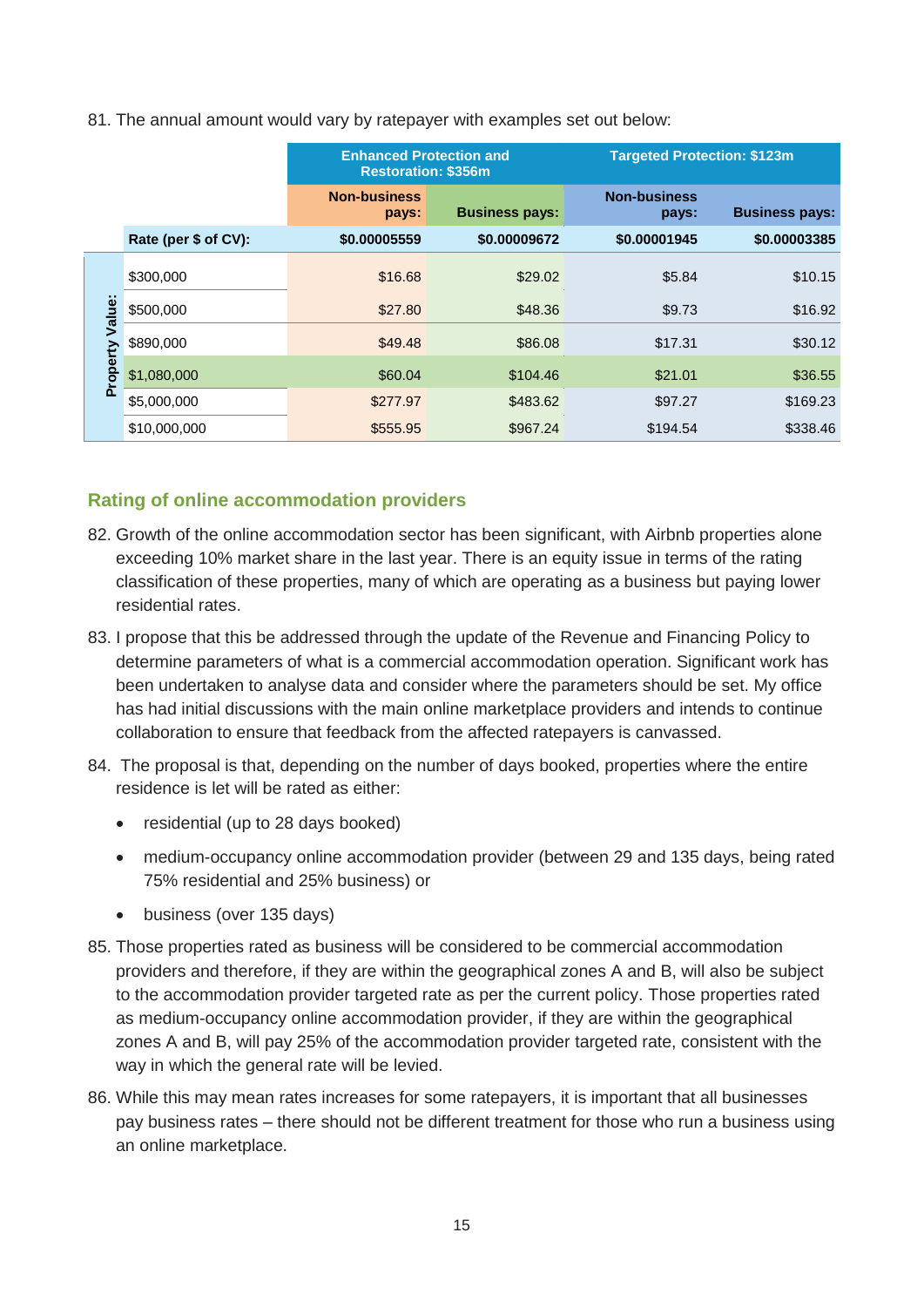- 87. When the governance group for the accommodation provider targeted rate is set up in the next few months, I expect online providers will also be given the opportunity to contribute to this group.
- 88. I note that, based on the remissions applications for the accommodation provider targeted rate received to date, officers are drafting a specific remissions policy which will be consulted on at a similar time to the proposed Ten-year Budget.

#### **Summary of rates**

Average residential ratepayer with a property value of \$1,080,000

|                                        | Average annual amount | Percentage change | Average weekly amount |
|----------------------------------------|-----------------------|-------------------|-----------------------|
|                                        | \$                    |                   | \$                    |
| 2017/18 rates                          | 2,354                 |                   | 45.27                 |
| less:                                  |                       |                   |                       |
| Interim Transport Levy ending (Note 1) | (114)                 | $(4.8\%)$         | (2.19)                |
| plus:                                  |                       |                   |                       |
| General budget rates increase (Note 2) | 59                    | 2.5%              | 1.13                  |
| Water Quality targeted rate            | 66                    | 2.8%              | 1.27                  |
| Natural Environment levy (Note 3)      | 21                    | 0.9%              | 0.40                  |
|                                        |                       |                   |                       |
| <b>Estimated 2018/19 rates</b>         | 2,386                 | 1.4%              | 45.88                 |
| Rates amounts include GST              |                       |                   |                       |

Note 1: The Interim Transport Levy will be replaced by a regional fuel tax.

Note 2: The average general rates increase includes the effects of the Long-term Differential Strategy and revaluation changes.

Note 3: Assumes the "targeted protection" programme raising an additional \$123 million

#### **Non-strategic asset sales**

- 89. Auckland Council owns a number of valuable assets that are not core to Council services because they are commercial services also provided by the private sector. Examples are car park buildings, corporate property, golf courses and holiday parks.
- 90. In order to increase the levels of funding available for community facilities and city centre and waterfront projects, I'm proposing that councillors consider the managed divestment of some non-strategic assets. In particular, there are likely to be good opportunities for development of the Downtown carpark and the sale of Council's Graham Street property over the next five years.
- 91. I also support a review of the property disposals process to devise better incentives to affected parties, including local boards, in order to facilitate investment in higher value activity.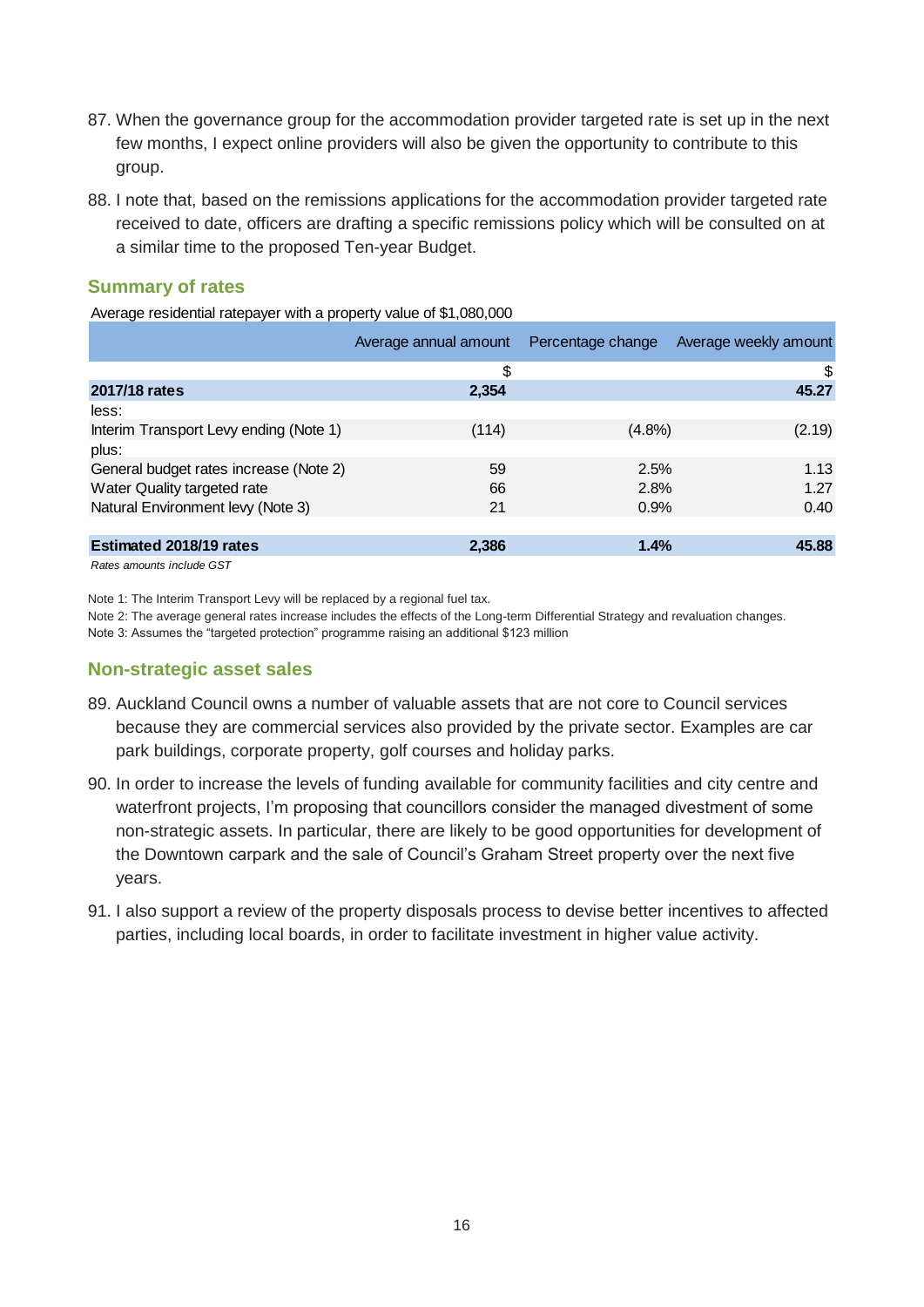## **Value for money and efficiency savings**

- 92. Amalgamation of eight Councils was proposed in 2010 in order to create coherent decisionmaking and rules across the region, and to capture the benefits of scale and size to reduce costs. Hundreds of millions of dollars have been saved as a result compared to the spending plans of separate legacy councils. It has allowed more coherent Auckland planning and standardised Council's core service delivery.
- 93. The current organisational structure has remained largely untouched since 2010, with the exception of the creation of Panuku Development Auckland in 2015. While many restructures and incremental improvements have been made over time, there are still efficiencies to be gained. The Value for Money review programme is the key tool for realising better quality spending and freeing up savings to be invested in better outcomes and services for Auckland.

#### **Value for money reviews**

- 94. Council must continue to strive for further efficiency gains, to improve the quality of its services and provide value for ratepayers' money. This year I launched the value for money review programme under section 17A of the Local Government Act to investigate areas where better services and lower costs might be achieved. External subject matter expert advice and an independent review panel are part of the process to ensure that the reviews are thorough and outcomes reliable.
- 95. The recommendations of the first four reviews were adopted by the Finance and Performance Committee early this month and will be subject to business cases to be developed by the end of February 2018.
- 96. The reviews identified potential savings that can be made and I expect the ten-year budget to reflect these savings by reducing the relevant departmental budgets. These reductions should be made once the business cases for each recommendation are provided, by no later than 28 February 2018.
- 97. Future reviews will identify further efficiency savings which will be booked in due course.
- 98. The current reviews underway are Group Procurement and Parks and Open Spaces Service Management.

#### **Group shared services**

- 99. The Auckland public has strong expectations of Auckland Council providing professionally-run, effective and efficient services. The delivery of more coordinated and efficient back office functions is a significant part of building trust and confidence in Council by delivering value for money.
- 100. Group shared services provide an opportunity for improving the effectiveness and efficiency of common activities. EY's Alternative Sources of Financing report from 2015 estimated \$15.2 million savings per annum from shared services in staff costs alone. Officers have provided an initial estimate of savings over the ten-year period of around \$120 million. On this basis, I expect at least \$120m of costs to be reduced from Council parent and CCO budgets over the ten-year period.